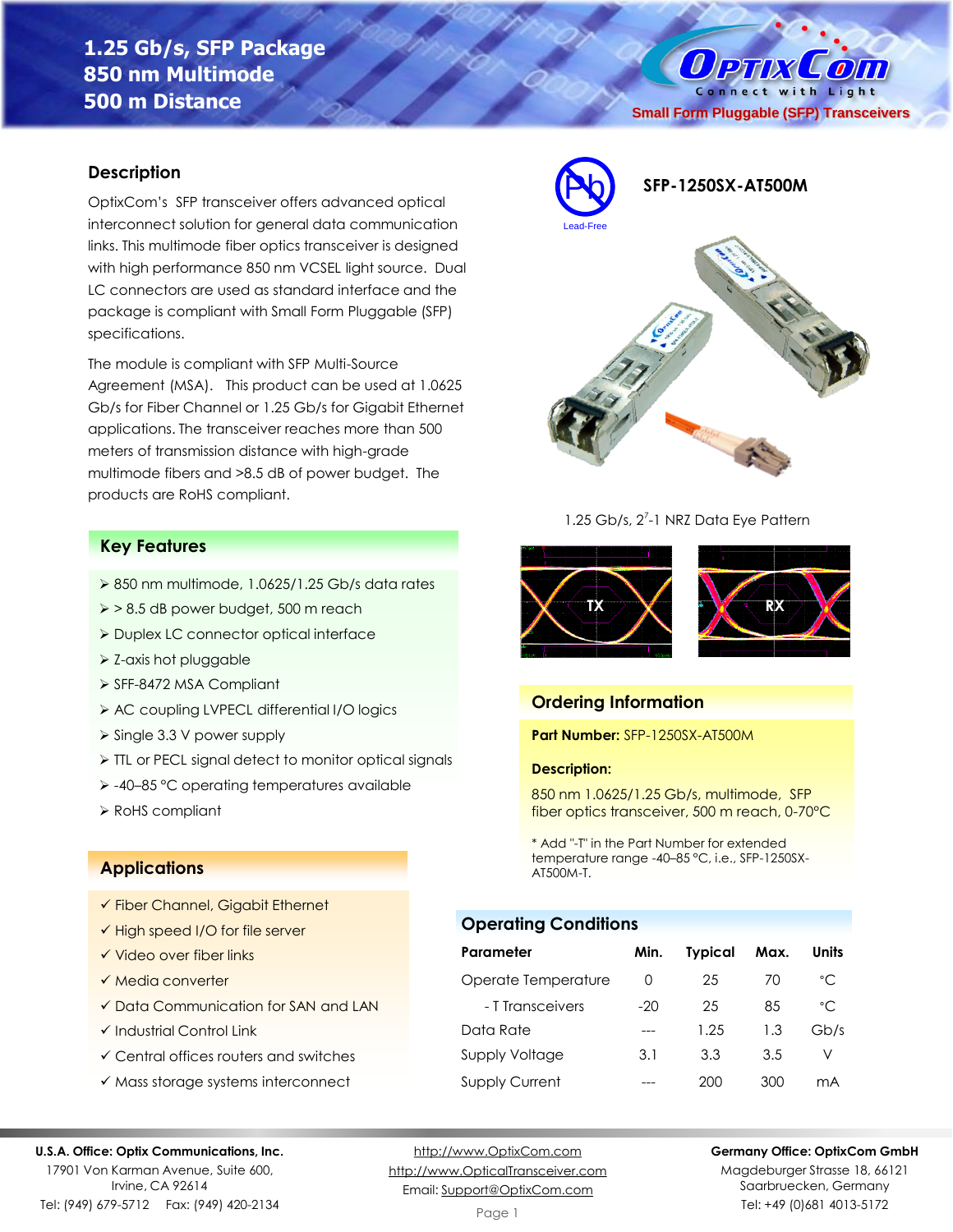

 $\mathbf{A}$  , and  $\mathbf{A}$ 

# **Absolute Maximum Ratings**

| Parameter                                | Symbol                | Min.   | Max.       | Units        |
|------------------------------------------|-----------------------|--------|------------|--------------|
| Storage Temperature                      | Tst                   | $-40$  | 85         | °C           |
| <b>Supply Voltage</b>                    | <b>Vcc</b>            | $-0.5$ | 6.0        | V            |
| Input Voltage                            | <b>V<sub>IN</sub></b> | $-0.5$ | <b>Vcc</b> | V            |
| <b>Operating Current</b>                 | lop                   | ---    | 400        | mA           |
| Output Current                           | lo                    | ---    | 50         | mA           |
| Soldering Temperature (10 sec. on leads) | Tsd                   | ---    | 260        | $^{\circ}$ C |

# **Transmitter Electro-Optical Characteristics**

| Parameter                                 | Symbol                | Min.     | <b>Typical</b> | Max.   | <b>Units</b> |
|-------------------------------------------|-----------------------|----------|----------------|--------|--------------|
| Differential Input Voltage <sup>1</sup>   | $\Delta V$ i          | 0.4      |                | 1.8    | $\vee$       |
| Differential Input Impedance <sup>2</sup> | Z                     | $---$    | 100            | ---    | ohm          |
| Optical Output Power <sup>3</sup>         | $P_{\rm O}$           | $-9.5$   | ---            | $-4$   | dBm          |
| Optical Wavelength                        | $\lambda_{0}$         | 830      | 850            | 860    | nm           |
| <b>Extinction Ratio</b>                   | ET                    | 9        |                |        | dB           |
| Spectral Width (rms)                      | $\Delta\lambda$       | ---      |                | 0.85   | nm           |
| <b>Relative Intensity Noise</b>           | <b>RIN</b>            | ---      | ---            | $-117$ | dB/Hz        |
| Rise/Fall Time (20% - 80%)                | Tr/Tr                 | ---      | ---            | 260    | DS           |
| TX Disable Voltage - High                 | <b>V<sub>DH</sub></b> | 2.0      | ---            | Vcc    | $\vee$       |
| TX Disable Voltage - Low                  | VDI                   | $\Omega$ |                | 0.8    | $\vee$       |
| TX Fault Output - High                    | $V$ FH                | 2.0      |                | Vcc    | $\vee$       |
| TX Fault Output - Low                     | $V_{FL}$              | $\Omega$ |                | 0.8    | V            |
| <b>TX Disable Assert Time</b>             | Tass                  | ---      |                | 10     | μS           |
| <b>TX Disable Deassert Time</b>           | Tdisass               |          |                | 1.0    | ms           |
| Time to Initialize                        | $T_{\text{GS}}$       | ---      |                | 300    | ms           |
| TX Fault from Fault to Assertion          | Tfault                | ---      |                | 100    | $\mu$ S      |
| TX Disable Time to Start Reset            | Treset                | 10       |                |        | μS           |
| <b>Total Jitter</b>                       | Tj                    |          |                | 227    | ps           |

Notes:

1. Applied to AC LVPECL I/O coupling. See the design guide for proper termination.

- 2. Single ended will be 50 ohm for each signal line.
- 3. Output of coupling optical power into  $50/125 \mu m$  or  $62.5/125 \mu m$  MMF.
- 4. Optical eye diagram is compliant with IEEE 802.3z standard.

**Class 1 Laser Product Complies with 21 CFR 1040.10 and 1040.11**







**Germany Office: OptixCom GmbH** Magdeburger Strasse 18, 66121 Saarbruecken, Germany Tel: +49 (0)681 4013-5172

**U.S.A. Office: Optix Communications, Inc.** 17901 Von Karman Avenue, Suite 600, Irvine, CA 92614 Tel: (949) 679-5712 Fax: (949) 420-2134

[http://www.OptixCom.com](http://www.optixcom.com/) [http://www.OpticalTransceiver.com](http://www.optoictech.com/) Email: [Support@OptixCom.com](mailto:Support@optoICtech.com)

Page 2